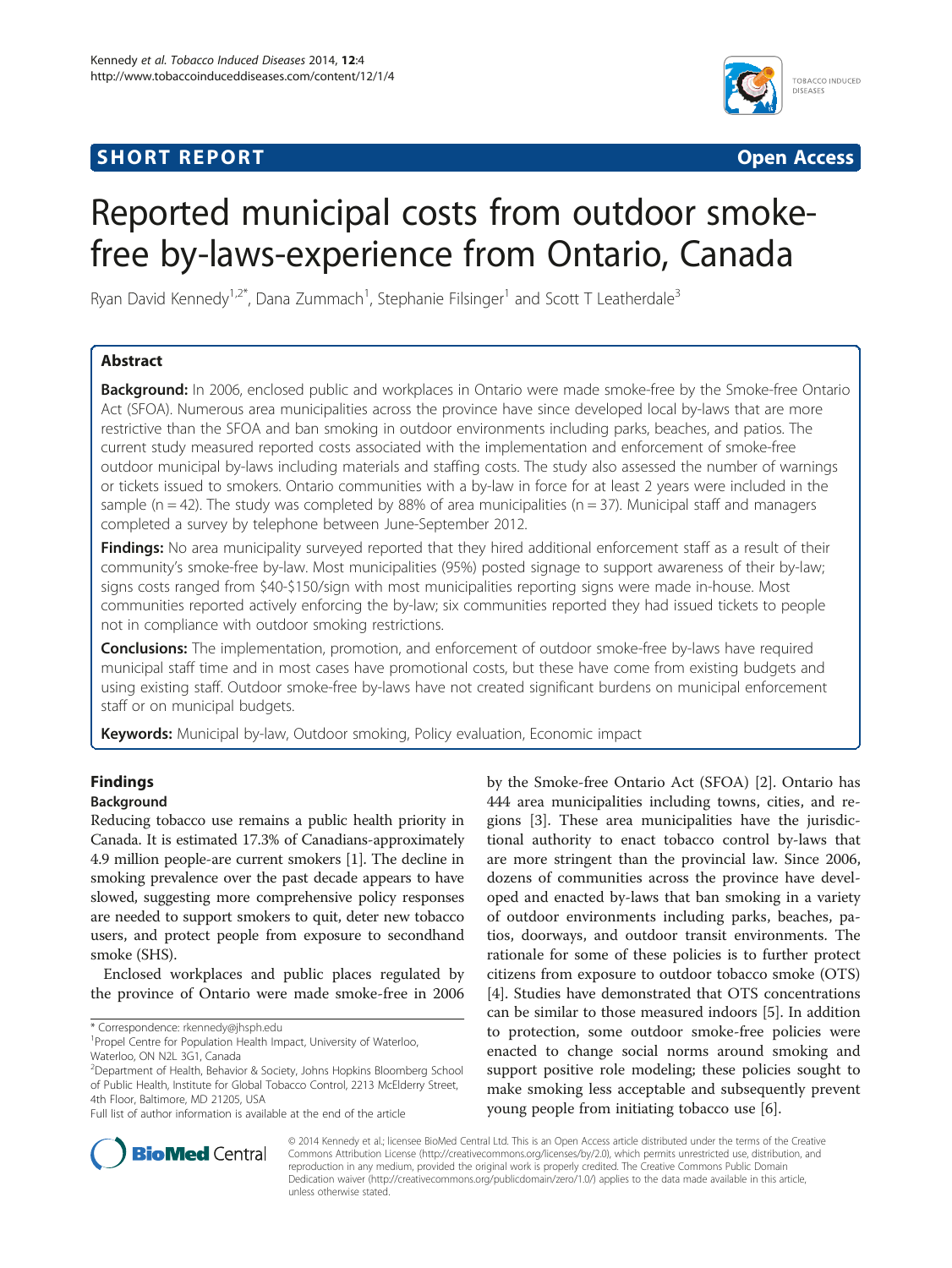An Ontario based Community-of-Practice working on advancing outdoor tobacco-free policies [\[7](#page-5-0)] identified that an important political barrier to the development and enactment of outdoor smoke-free by-laws is lack of evidence around by-law enforcement costs. This study sought to understand strategies used by local municipalities to promote their outdoor smoke-free policies, and measure financial impacts associated with the implementation and enforcement of by-laws in Ontario including materials and staffing costs. This study also wanted to understand to what extent these by-laws were being actively enforced, and if tickets or citations issued to people not in compliance with outdoor smoke-free by-laws were being challenged through municipal courts or other appeal mechanisms.

#### Research hypothesis

The research team hypothesized that the majority of Ontario area municipalities with outdoor smoke-free bylaws invested financial and staff resources into the promotion of the new by-law. We further hypothesized that no new staff were hired to support the enforcement of outdoor smoke-free by-laws.

# Methods

#### Sample

A non-government organization, the Non-Smokers' Rights Association, maintains a database of Canadian policies related to tobacco control [[8](#page-5-0)]. This database was reviewed and Ontario communities with by-laws more comprehensive than the SFOA were identified  $(n = 59)$ . In order to accurately assess financial costs associated with by-law implementation and enforcement, communities included in the sample had by-laws that had been enacted a minimum of 2 years prior to the survey–meaning a by-law was enacted since June 1, 2010. This ensured that municipalities surveyed had experienced a minimum of one annual budget cycle since the by-law came into force. Based on this inclusion criterion, 42 communities were identified. These municipalities ranged in size from small towns (less than 1000 residents) to large cities (more than 500,000 residents). Most by-laws restricted smoking in doorways (as a minimum) and many further restricted smoking in parks, recreational fields, and on municipal beaches.

Municipal staff and managers responsible for the bylaw responded to closed-ended survey questions administered over the telephone by a single researcher between June-September 2012. In most instances, multiple respondents were interviewed in each municipality including by-law officers and public health staff involved with health promotion.

The survey asked respondents to share number of resources and costs associated with outdoor smoke-free bylaw promotion, and enforcement staffing. Respondents also reported the number of tickets or warnings issued to people not compliant with their by-law (since it was enacted), and the number of tickets that had been challenged in any dispute mechanism (such as a court) and any associated legal costs. See List of Survey questions (Table [1](#page-2-0)).

Human research ethics board approval was not needed for this project since respondents were reporting data associated with their jobs, and no personal opinions were solicited.

## Results

#### Response rate

The survey was completed by 88% of area municipalities  $(n = 37)$ . No area municipality refused to complete the survey; non-responses were due to difficulty coordinating interview times.

#### Promotional activities

Area municipalities reported using a variety of strategies to promote their outdoor smoke-free by-law including signage, presentations at public meetings and the provision of promotional material including pamphlets, brochures or web content.

#### **Signage**

Almost all municipalities (n = 35; 95%) reported that they posted signage to support awareness of their outdoor smoke-free by-law. Most municipalities could not report on the total costs incurred to post signs as most towns reported producing signs in-house, and staff time to post signage was not tracked. Some respondents explained that signage was added to existing sign poles reducing cost/time. Six communities did purchase signs from external vendors; costs per sign ranged from \$40- \$150. See Figure [1](#page-3-0) for an example of an outdoor sign produced to educate park users of the local by-law and the smoking restrictions.

## Presentations and public meetings

Respondents reported that most municipalities  $(n = 23)$ ; 62%) had staff who made presentations in the community about the by-law. The most commonly mentioned audiences were sports groups that used municipal recreation fields. The majority of municipalities  $(n = 30; 81%)$ reported holding at least one public meeting to introduce the new by-law. Respondents reported that presentations and public meetings did not require additional financial resources since there were no booking fees or rentals required; however, staff time was needed.

#### Promotional material

Almost half of respondents  $(n = 15; 40%)$  reported that their municipality developed and printed promotional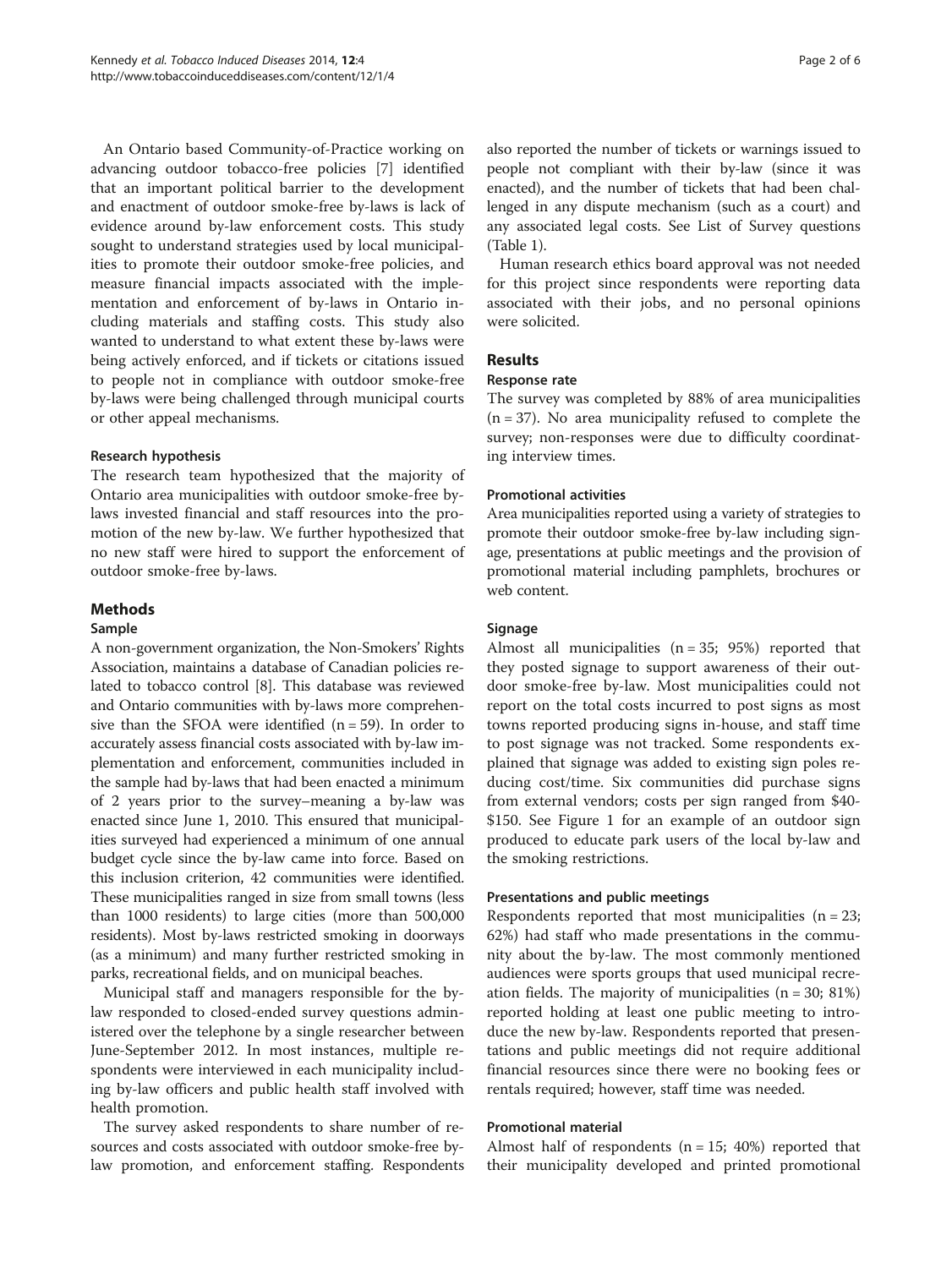#### <span id="page-2-0"></span>Table 1 Survey questions & surveyor script

| #  | <b>Ouestion</b>                                                                                                                                                                                             | Prompts                                                                                                                                       |
|----|-------------------------------------------------------------------------------------------------------------------------------------------------------------------------------------------------------------|-----------------------------------------------------------------------------------------------------------------------------------------------|
|    | The first few questions ask about resources allocated towards bylaw promotion and awareness.                                                                                                                |                                                                                                                                               |
| 1. | Did the community use signs to communicate the new bylaw? How<br>many? Do you know how much it cost to produce and post those signs?                                                                        |                                                                                                                                               |
| 2. | Did staff do presentations? To whom?                                                                                                                                                                        |                                                                                                                                               |
| 3. | Did the community use pamphlets, brochures and/or posters to<br>communicate the new bylaw? How many? Do you know the cost to print<br>and post these?                                                       |                                                                                                                                               |
| 4. | Did the community hold public meetings? Do you know how many? Was<br>there a cost associated with these meetings?                                                                                           |                                                                                                                                               |
| 5. | Were any other resources used to promote the new bylaw?                                                                                                                                                     | What is the approximate number of each of the following resources<br>that were allocated towards promotion and awareness of (Bylaw<br>$No.$ : |
|    |                                                                                                                                                                                                             | · Signs?                                                                                                                                      |
|    |                                                                                                                                                                                                             | · Presentations?                                                                                                                              |
|    |                                                                                                                                                                                                             | · Pamphlets/Brochures/Posters?                                                                                                                |
|    |                                                                                                                                                                                                             | • # of Public Town/City/Municipal Meetings held?                                                                                              |
|    |                                                                                                                                                                                                             | · Other (Please Specify):                                                                                                                     |
| 6. | What is the approximate cost of each of the following resources that<br>were allocated towards promotion and awareness of (Bylaw No.):                                                                      | · Signs?                                                                                                                                      |
|    |                                                                                                                                                                                                             | · Presentations?                                                                                                                              |
|    |                                                                                                                                                                                                             | · Pamphlets/Brochures?                                                                                                                        |
|    |                                                                                                                                                                                                             | · Public Town/City/Municipal Meetings held?                                                                                                   |
|    |                                                                                                                                                                                                             | · Other (Please Specify):                                                                                                                     |
|    | The next few questions ask who is responsible for enforcing the outdoor smoke-free bylaw in your municipality, their enforcement approach, and the<br>number of warnings and tickets that have been issued. |                                                                                                                                               |
| 7. | In your municipality, who is designated to enforce the bylaw?                                                                                                                                               |                                                                                                                                               |
|    | Bylaw Enforcement Officer for Municipality                                                                                                                                                                  |                                                                                                                                               |
|    | Local police service                                                                                                                                                                                        |                                                                                                                                               |
|    | Tobacco Enforcement Officer from the Health Unit                                                                                                                                                            |                                                                                                                                               |
|    | Combination of both - Please explain:                                                                                                                                                                       |                                                                                                                                               |
| 8. | The next question asks you to describe your municipality's enforcement<br>approach. Please indicate if your approach incudes any of the following:                                                          |                                                                                                                                               |

\_\_\_\_\_ Routine inspections

- \_\_\_\_\_ Responding to complaints
- \_\_\_\_\_ Other Please specify:
- 9. How many warnings have been issued since the implementation of (Bylaw No.)? Did your community have a set period of time where there was a policy of issuing warnings instead of tickets – or other grace period? [yes/no] – if yes, for how long?
- 10. How many tickets have been issued since the implementation of (Bylaw No.)? How many of these tickets/fines have been challenged in municipal courts or other appeal processes?
- 11. In terms of resources allocated to your city/municipality's enforcement staff: How many additional bylaw officers were hired as a result of the implementation of (Bylaw No.) in terms of Full-Time Equivalents (FTE)?
- 12. Did your municipality re-allocate resources initially to enforce this by-law during its roll-out?
- 13. How much additional cost was allocated towards enforcement staff (e.g. for hiring, salaries) as a result of the implementation of (Bylaw No.)?

[It's possible many places had a phase-in period where they did warnings for some time? If this was the practice that should be identified]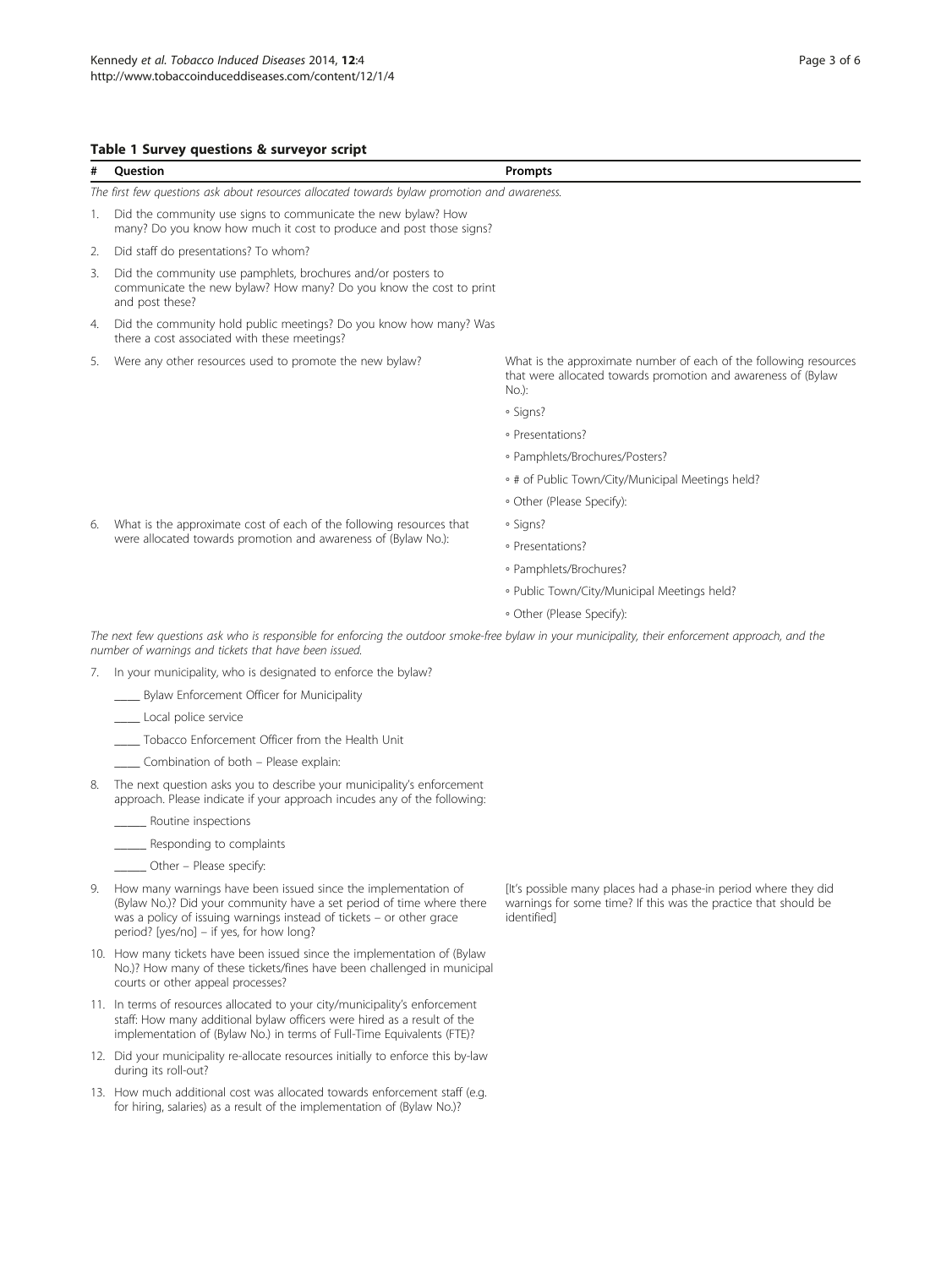#### <span id="page-3-0"></span>Table 1 Survey questions & surveyor script (Continued)

| The next few questions deal with public satisfaction and support for (Bylaw No.) including calls to the Tobacco Information Line or other methods of<br>reporting complaints. |                                                                                                                                                                                          |                                                                                                                               |  |  |
|-------------------------------------------------------------------------------------------------------------------------------------------------------------------------------|------------------------------------------------------------------------------------------------------------------------------------------------------------------------------------------|-------------------------------------------------------------------------------------------------------------------------------|--|--|
|                                                                                                                                                                               | 14. For your health unit, how many calls have you received to the Tobacco<br>Information Line to address public complaints associated with (Bylaw No.)<br>or outdoor smoking in general? | Are you able to tell how me many of these complains are from<br>multiple sources or the sample people calling multiple times? |  |  |
|                                                                                                                                                                               |                                                                                                                                                                                          | Have there been any calls to the Tobacco Information Line in<br>support of (Bylaw No.)?                                       |  |  |
|                                                                                                                                                                               | 15. Is there another method by which people can submit a complaint? If yes,<br>what is this method?                                                                                      | How many complaints have been received by this method<br>associated with (Bylaw No.) or outdoor smoking in general?           |  |  |

materials including pamphlets, brochures and/or posters to communicate the new by-law. Promotional materials were often produced and distributed in partnership with the local health unit ( $n = 10$ ; 27%). Several municipalities included information about the by-law in recreation/ tourism brochures  $(n = 5; 14%)$ . Quantity and cost of producing the promotional materials were often unknown as they were produced in house or not recorded.

Other promotional efforts included: community newspaper ads, notices on municipal and health unit websites, social media campaigns, and bus ads. These promotions had costs but respondents reported these were covered by existing promotional budgets, using agreements with municipal run transit authorities, and/ or standing media buys from the municipality with local newspapers.

Enforcement

No area municipality reported that they hired additional enforcement staff as a result of their community's smokefree by-law. No respondent reported that their community allocated additional resources initially to enforce their by-law during its roll-out. Respondents reported that the majority of area municipalities ( $n = 28$ , 76%) enforce their by-law with municipal by-law enforcement officers; some area municipalities ( $n = 5$ , 14%) exclusively use tobacco enforcement officers who are health unit staff funded by the province. Other municipalities use a combination of enforcement staff, including municipal by-law officers, provincial tobacco enforcement officers, local police, and municipal parks and recreation staff.

#### **Ticketing**

All respondents indicated that their area municipality responds to complaints of people smoking in environments covered by their outdoor smoke-free by-law. More than half of the respondents  $(n = 22, 59%)$  reported that their municipality conducts routine inspections or actively enforces the by-law some of the time. Since smoking is generally a visible activity, many respondents explained that by-law officers can look in at parks while they are driving or biking by areas.

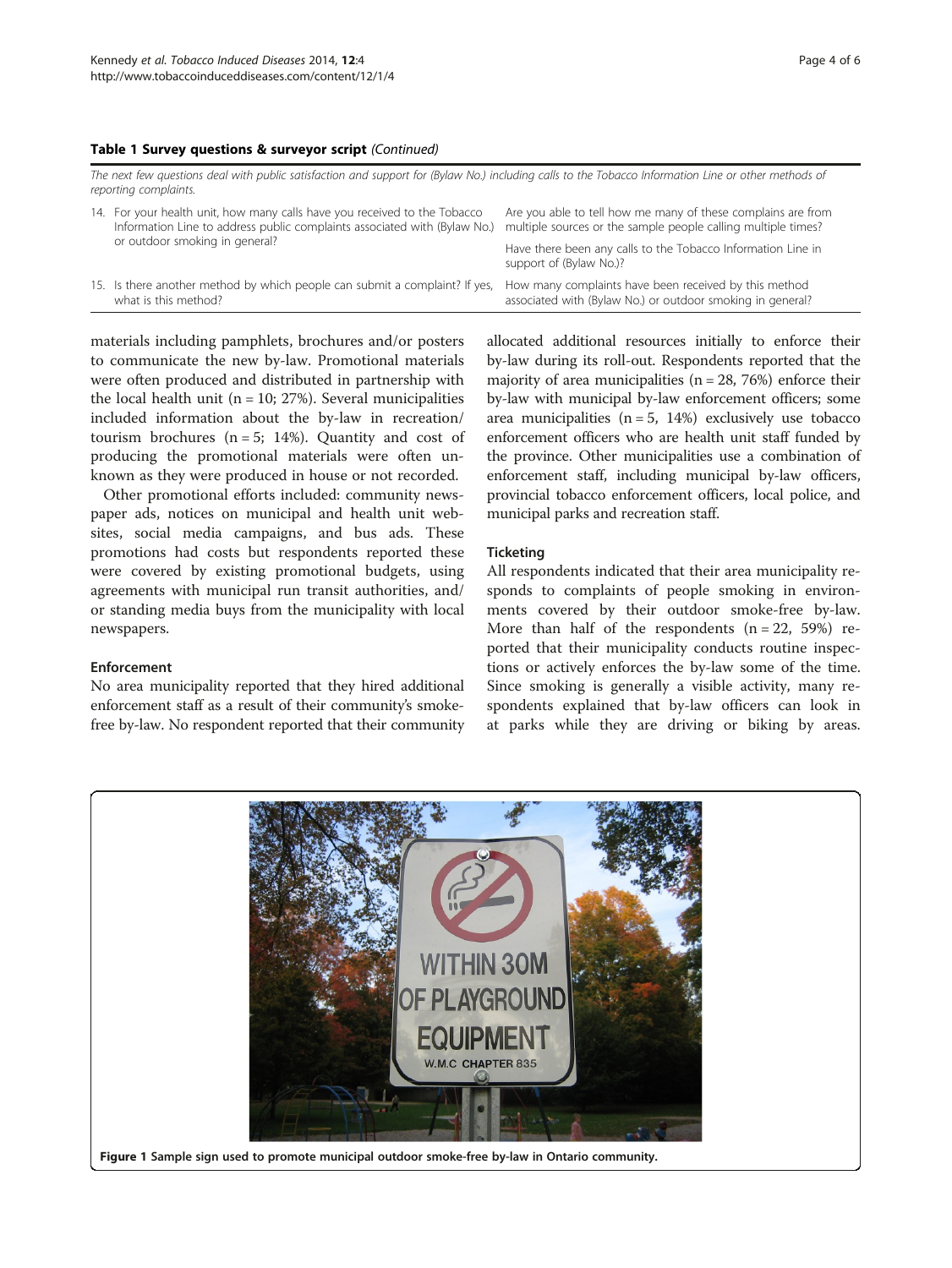<span id="page-4-0"></span>Respondents explained that by-law officers enforce all by-laws for their community and will "monitor locations when passing by". Some respondents explained that routine inspections were conducted if frequent complaints were received from a specific location. Some common environments identified included sports complexes, arenas, and recreational fields. Some respondents shared how difficult it is to 'catch' a person smoking since a cigarette generally takes less than 10 minutes to smoke, and many of the communities surveyed have response times longer than that. More than half of the municipalities  $(n = 21, 57%)$  reported that they have issued warnings to people not compliant with their outdoor smokefree by-law. Respondents from six communities  $(n = 6,$ 16%) reported that their area municipality has issued tickets to individuals smoking in restricted outdoor environments. Most of these communities  $(n = 4)$  have only issued 1 or 2 tickets. No municipality reported that they experienced contested tickets requiring court time.

#### Conclusions and discussion

The findings from this study indicate that, across Ontario, outdoor smoke-free outdoor by-laws have been enacted and supported using pre-existing municipal resources including staff and operational budgets. No community reported that their outdoor smoke-free by-law resulted in the hiring of additional staff. Posting signage was a common promotional activity. Enforcement strategies differed by community but most municipalities reported that they actively enforce their outdoor smoke-free bylaw at least some of the time. More than half of the respondents reported that warnings have been issued; however, only 6 respondents reported that their area municipality has issued tickets to people not in compliance with their by-law.

This study's findings help answer questions about costs and activities associated with the implementation of outdoor smoke-free by-laws in Ontario. Elected municipal councils are often called on to balance a community's desire to regulate behavior, with the need to be financially responsible with public budgets. The experience of the communities included in this study show that municipalities, and specifically enforcement officers were not overwhelmed with complaints from members of the community about people smoking in regulated outdoor spaces. This means that these by-laws did not result in the reallocation of significant human or fiscal resources away from other community by-laws and therefore represent a minimal cost to the municipality. It is not possible to conclude from this study the extent to which these by-laws are creating smoke-free spaces. It is clear that active enforcement of these by-laws could be greater; however, the initial findings with respect to warnings and tickets are promising.

This study has numerous limitations. Given that there was a wide range of regulation between by-laws–meaning some regulated doorways, while others regulated multiple environments, it is difficult to directly compare promotional activities or enforcement efforts. The study also relied on respondents to recall historic decisions and budget details that in some cases happened many years ago.

As more comprehensive by-laws are enacted in Ontario it will be important to further evaluate impacts on municipal operations including trends around warnings and tickets issued, and on compliance and overall behavior change.

#### Abbreviations

NSRA: Non-Smokers' Rights Association; OTS: Outdoor tobacco smoke; SFOA: Smoke-free Ontario Act; SHS: Secondhand smoke.

#### Competing interests

The authors have no financial or other competing interests to declare. Ryan David Kennedy was a member of the Community of Practice (CoP) that identified the need for this research. Aspects of this paper were presented in a poster at the 19th Annual International Meeting of the Society for Research in Nicotine and Tobacco (SRNT) at the Westin Waterfront Hotel in Boston MA in 2013.

#### Authors' contributions

RDK and SL developed the research questions and methods, and survey tool. RDK was the lead author on the paper. DZ conducted the survey and summarized the findings. DZ also assisted with reviewing manuscript drafts. SF supported the project and assisted with manuscript preparation and submission. SL also provided comments and edits on the manuscript. All authors read and approved the final manuscript.

#### Acknowledgements

Funding for the Propel Centre for Population Health Impact comes from the Canadian Cancer Society Research Initiative grant #701019. The authors wish to thank Jennifer Powell previously of the University of Waterloo for early work on this study. The authors also wish to thank Leia Minaker and Kayla Snyder of the Propel Centre for Population Health Impact for their help with this project.

#### Author details

<sup>1</sup> Propel Centre for Population Health Impact, University of Waterloo, Waterloo, ON N2L 3G1, Canada. <sup>2</sup>Department of Health, Behavior & Society, Johns Hopkins Bloomberg School of Public Health, Institute for Global Tobacco Control, 2213 McElderry Street, 4th Floor, Baltimore, MD 21205, USA. <sup>3</sup>School of Public Health and Health Systems, University of Waterloo, 200 University Avenue West, Waterloo, ON N2L 3G1, Canada.

#### Received: 6 January 2014 Accepted: 24 February 2014 Published: 28 February 2014

#### References

- Reid JL, Hammond D, Burkhalter R, Rynard VL, Ahmed R: Tobacco Use in Canada: Patterns and Trends. 2013th edition. Waterloo, ON: Propel Centre for Population Health Impact, University of Waterloo; 2013.
- 2. Ontario Ministry of Health and Long Term Care. [[http://www.mhp.gov.on.](http://www.mhp.gov.on.ca/en/smoke-free/legislation/default.asp) [ca/en/smoke-free/legislation/default.asp\]](http://www.mhp.gov.on.ca/en/smoke-free/legislation/default.asp)
- 3. Ontario Ministry of Municipal Affairs and Housing: Ontario Ministry of Municipal Affairs and Housing. [\[www.mah.gov.on.ca/Page1591.aspx\]](http://www.mah.gov.on.ca/Page1591.aspx)
- 4. Simcoe and Muskoka Health Unit (Ontario): Local Bylaws Designate Smoke-Free Outdoor Spaces. [\[http://www.simcoemuskokahealth.org/](http://www.simcoemuskokahealth.org/topics/tobacco/LawsonTobaccoUse/LocalBylawsBanSmokingOutdoors.aspx) [topics/tobacco/LawsonTobaccoUse/LocalBylawsBanSmokingOutdoors.aspx](http://www.simcoemuskokahealth.org/topics/tobacco/LawsonTobaccoUse/LocalBylawsBanSmokingOutdoors.aspx)]
- 5. Klepeis NE, Ott WR, Switzer P: Real-time measurement of outdoor tobacco smoke particles. J Air Waste Manag Assoc 2007, 57:522–534.